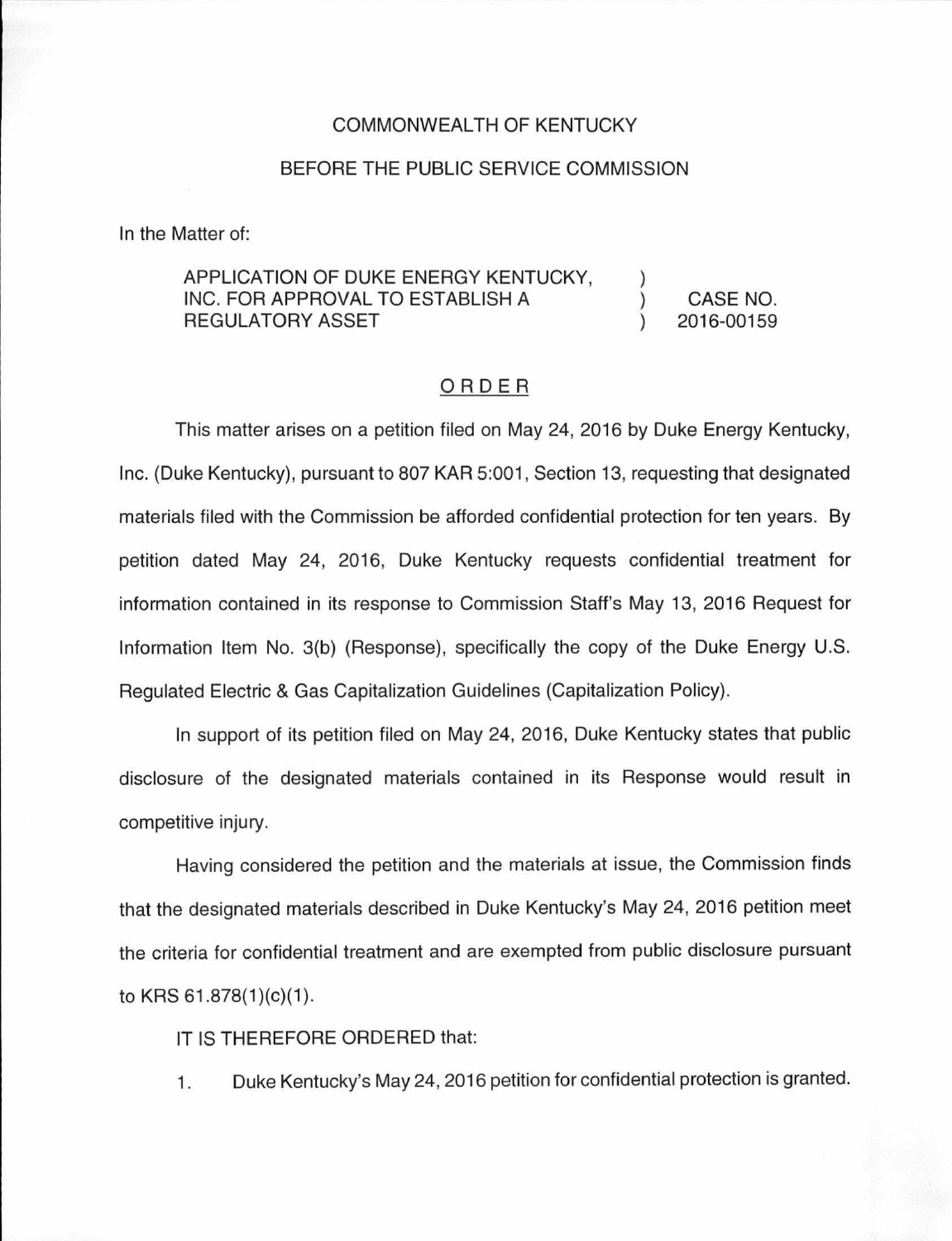2. The designated materials shall not be placed in the public record or made available for public inspection for ten years, or until further Orders of this Commission.

3. Use of the designated materials in any Commission proceeding shall be in compliance with 807 KAR 5:001, Section 13(9).

4. Duke Kentucky shall inform the Commission if the designated materials become publicly available or no longer qualify for confidential treatment.

5. If a non-party to this proceeding requests to inspect the designated materials granted confidential treatment by this Order and the period during which the materials have been granted confidential treatment has not expired, Duke Kentucky shall have 30 days from receipt of written notice of the request to demonstrate that the materials still fall within the exclusions from disclosure requirements established in KRS 61.878. If Duke Kentucky is unable to make such demonstration, the requested materials shall be made available for inspection. Otherwise, the Commission shall deny the request for inspection.

6. The Commission shall not make the designated materials available for inspection for 30 days following an Order finding that the materials no longer qualify for confidential treatment in order to allow Duke Kentucky to seek a remedy afforded by law.

-2- Case No. 2016-00159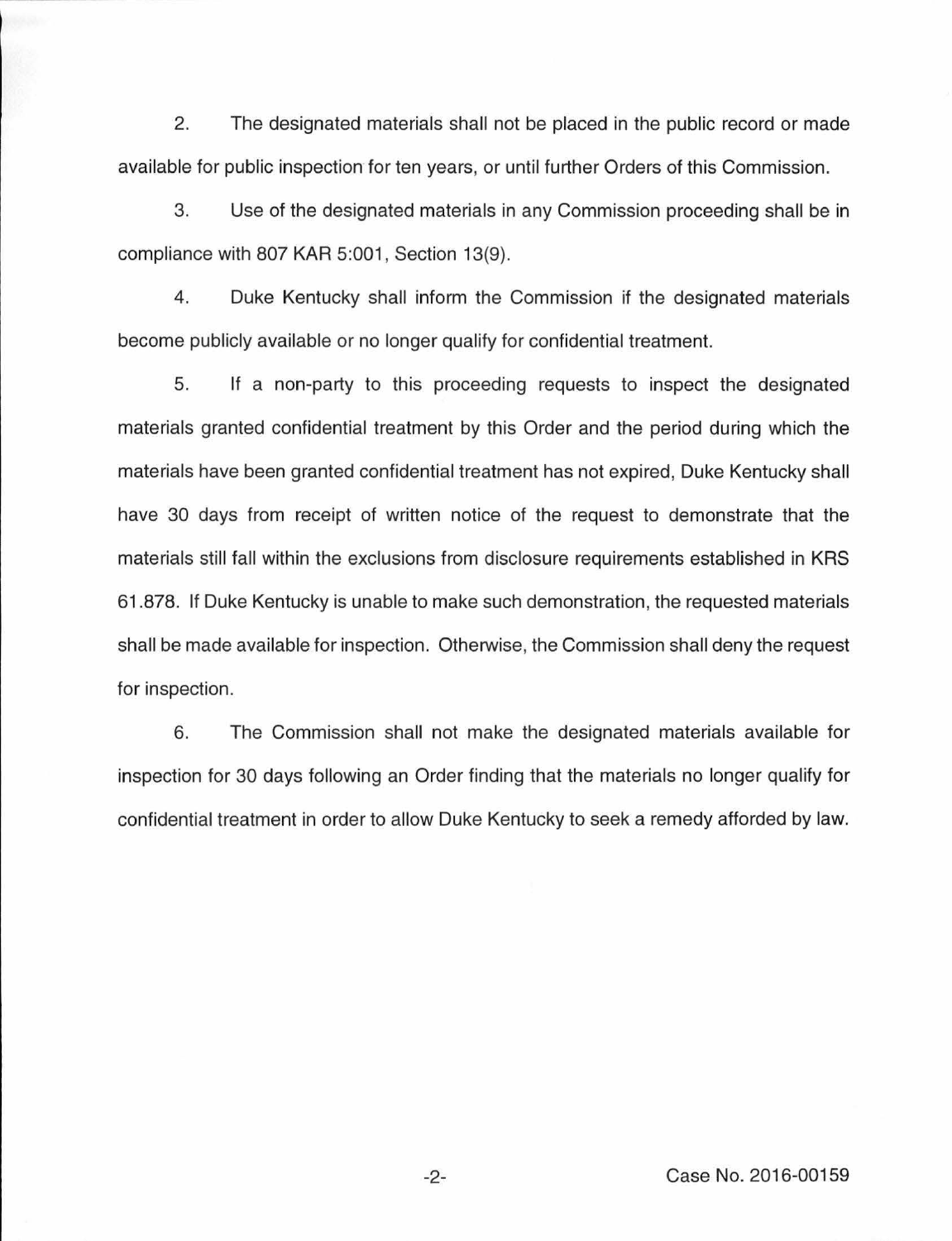By the Commission



ATTEST:  $\Lambda$ M For Executive Director

Case No. 2016-00159